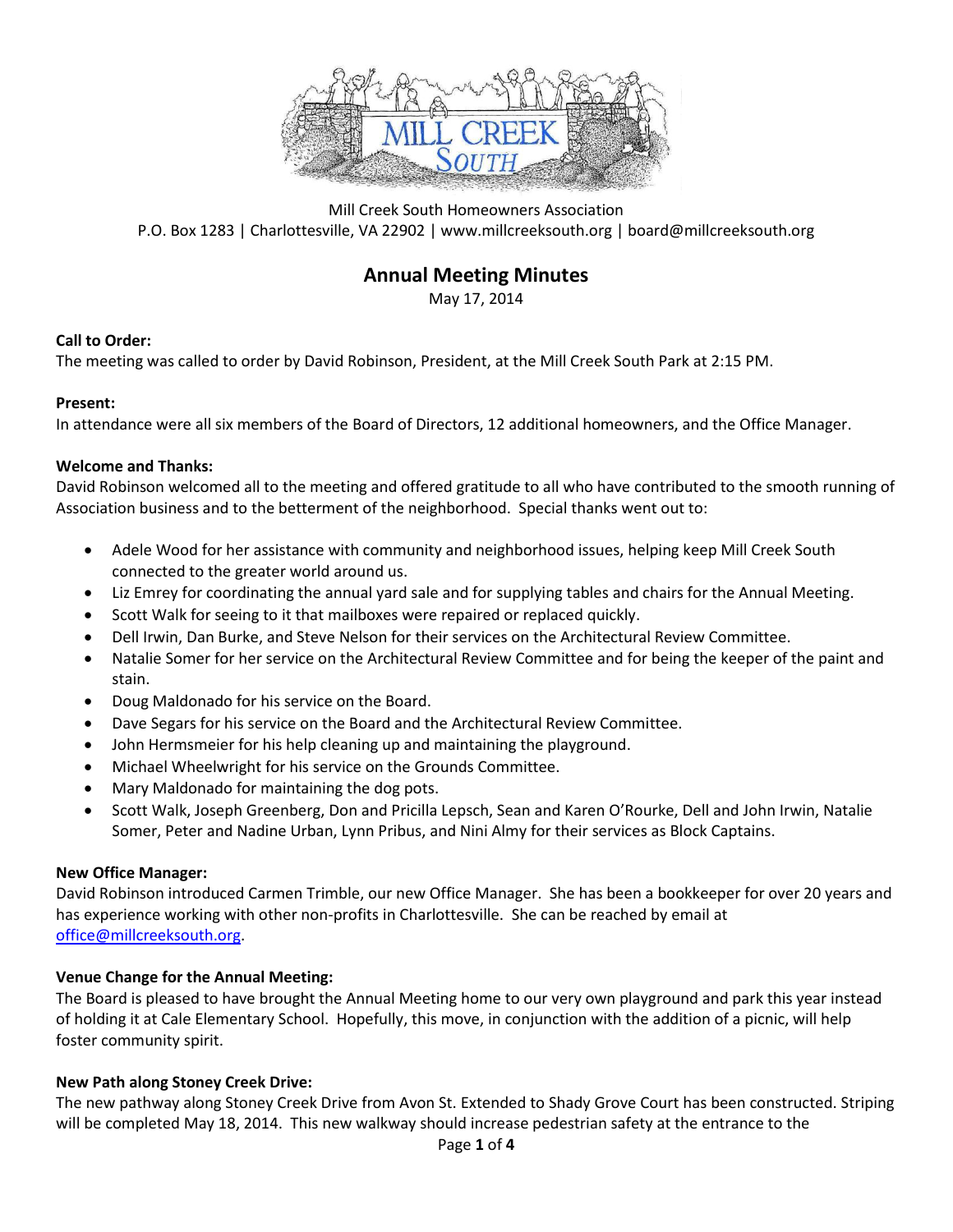neighborhood. Michael Wheelwright, Grounds Chairman, reported that five bids were received for this project. One bid was three times too high; one was \$1,000 too low; one was a phone bid without ever conducting a site visit; and the remaining two were identical bids. In the end, the job was given to Albert Carter, who submitted one of the latter two bids. The tie breaker was that he maintains his labor force year round rather than laying employees off during the down times.

# **Grounds Report:**

Michael Wheelwright, Grounds Chairman, reported on the grounds activities. Highlights include:

- Construction of the new pathway along Stoney Creek Drive, discussed above.
- Ongoing maintenance of the naturalized slope preservation, retention pond, and spillway.
- Tree/brush trimming and placement of new mulch to revitalize play area.
- Drainage swale constructed at the Shady Grove Road entrance to the park.
- Mill Creek South entrance sign elevated to promote drainage and reduce rot.
- Excessive rain followed by windstorms weakened the root balls of some mature trees. A 150 year old White Oak on Homestead Lane had to be removed because it was threatening to fall on the residence.
- The Open Space Land Use Policy and the Common Area Woodland Policy were adopted by the Board. Both are included in the grounds report and will be posted on the Mill Creek South website.

# **ARC Report:**

There were a few requests for stain this year.

## **Treasurer's Report:**

At present, the office of Treasurer is vacant. David Robinson, President, provided a brief synopsis of the current financial state. There is approximately \$35,000 in the reserve fund and \$19,000 in the operating fund. Expenses for the new pathway along Stoney Creek Drive will be about \$11,000. Our new Office Manager, Carmen Trimble, has processed all dues payments received thus far. Currently, 39 homes have outstanding dues. Reminder notes will be sent.

## **Mailbox Maintenance Follow-up:**

Over the last year we confirmed that the Covenants and Virginia State law provide homeowners full domain over their mailboxes. We also established that the HOA has guidelines about mailbox condition and style. While these guidelines may not be technically enforceable, they are the established norm for the neighborhood and are generally accepted as the standard to strive for. This issue has been a learning experience that hopefully has led to a neater community presence.

# **Albemarle County Trash Facility Hearing:**

Mill Creek South's involvement in the Albemarle County proposed trash facility hearing is just one example of how our homeowners mobilize as a community in response to local issues. We gathered approximately 500 signatures on a petition against locating the facility near our neighborhood and had a strong voice at the public hearing on the matter. Our actions helped rally other communities to voice their concerns to county leaders as well.

## **Fire:**

A recent fire that began in the chimney flue/attic area of a house on Homestead Lane caused extensive damage requiring the house to be gutted and repaired. No one was injured.

## **Biscuit Run Update:**

Sally Mank reminded everyone that it is trespassing to venture onto Biscuit Run property. Folks on four-wheelers have been heard back there. Behind Mill Creek South and the adjacent subdivisions is a land buffer where it is permissible to walk. Neighbors are encouraged to call county police (not 911) if they see or hear anyone causing trouble on the Biscuit Run property. Preliminary plans for development of the state park can be seen on the Charlottesville Tomorrow website.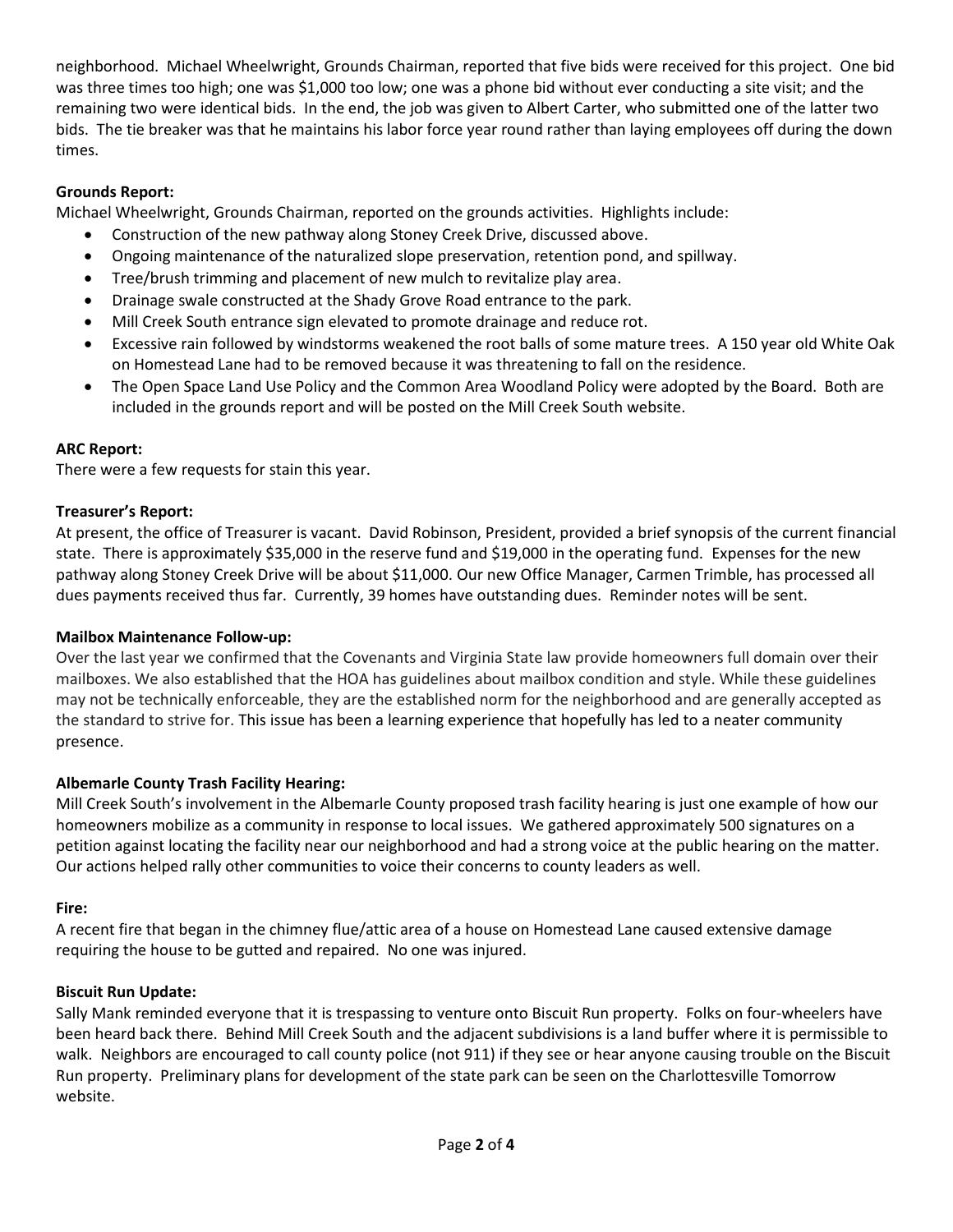## **HOA Governance:**

Expiring terms for several members of the Board of Directors left only David Robinson, Dave Segars, and Michael Wheelwright remaining as Directors. The association's bylaws require seven members on the Board of Directors. Dave Segars offered to volunteer for an officer position on the Board if someone present at the Annual Meeting would fill his at-large position. Mary Maldonado nominated herself to this position. Michael Wheelwright made a motion to accept her nomination; it was seconded and passed by a vote of those in attendance. Although there are now enough Directors to meet a quorum to be able to conduct any official business, three additional directors are desired. No nominations were received prior to the Annual Meeting. The Board of Directors will elect the officers. Dave Segars is interested in becoming the Treasurer, leaving the offices of Vice President and Secretary unfilled. The core responsibility of the Board is to oversee the ownership and management of the common areas and community funds. Beyond this responsibility, the Board may undertake projects for the betterment of the community as desired. Volunteers are needed to spread the workload! Please contact the Board at [board@millcreeksouth.org](mailto:board@millcreeksouth.org) if you would like to volunteer.

## **Plantings:**

Plantings in the common areas had a disappointing outcome this past year. Plumbago that supposedly was hardy did not survive and had to be replanted. The nandina was hardy, but has suffered from vole and rabbit damage. Some of the annual did well. Overall, though, the beautiful plan did not work well. The question now is how to proceed. Although the annuals did well, they are labor intensive to replant each year. John Hermsmeier suggested planting native wildflowers and perennials that have a proven history of survival in our area. Dick and Natalie Somer have low-growing sedum in their yard that has been quite successful and might be a good choice to incorporate into the common areas. The Grounds Committee will review the options and develop a plan.

## **Projects/Initiatives for the Year Ahead and Wish List Items:**

## Annual Meeting Date Change:

Modify the bylaws to reflect a change in the Annual Meeting date from March to May.

## Update the Website:

David Robinson and Carmen Trimble will work together to update the website, including updating the content, improving website aesthetics, posting photos, and expanding vendor referrals.

## Promote community spirit:

The board would like to promote social events so that Mill Creek South neighbors can meet and get to know one another better. Ideas to explore include fostering communication about play groups for children, running/walking clubs, and dog socializing opportunities.

## Modify the guidelines for propane tank colors to address propane tank safety issue.

Current guidelines from the ARC in the Homeowner Disclosure Packet say propane tanks should be painted the same color as the house. However, tanks that are painted a dark color may absorb too much heat from the sun, leading to an unsafe expansion of the gaseous portion of the propane. Therefore, propane tanks should be painted a lighter, reflective color. Likewise, rusty tanks may absorb an excessive amount of heat and therefore should be scraped and repainted an appropriate, reflective color. As noted in the guidelines, concealing vegetation should be placed in front of tanks that can be seen from the road or common areas.

## Entrance landscaping:

Re-evaluate the landscaping at the subdivision entrance in an ongoing effort to implement a more sustainable plan. Consider hiring John Hermsmeier's company to assist with this project.

## Smoke detector replacement:

The local fire station will provide and install new smoke detectors to any home in our neighborhood. Adele Wood and David Robinson will organize a community event to bring this valuable outreach to Mill Creek South.